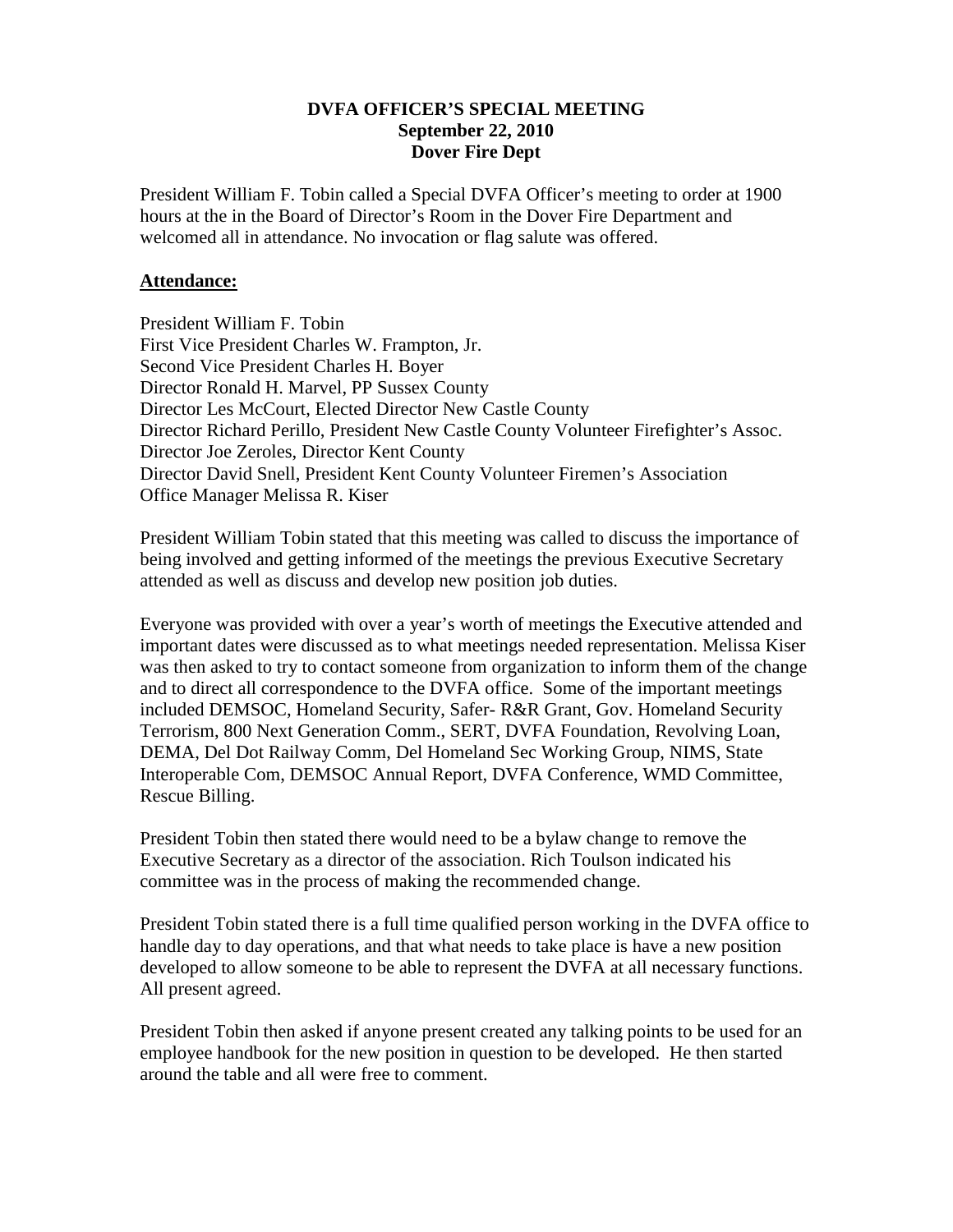Director Snell Mentioned the Following talking points

- Attend all meetings in and out of state that require a fire service representative
- Salaried at 900.00 a week, 46000 a year, and they must pay all expenses
- Must be familiar with all fire grants and apply
- Must attend all Chiefs meeting
- Must attend all Firefighter's Association meetings
- State fire Commission meetings
- As well as Conference meetings of neighboring states.

Director McCourt also agreed with Director Snell's recommendations, but stated he thinks the position should be made a salary position which would allow the position in question not to require overtime or Comp time.

Director Zeroles stated he did not have any talking points at this time.

Vice President Boyer also did not have any talking points.

Vice President Frampton stated It would be in the best interest to create a cap on all sick time and vacation. It was agreed that a cap should be placed that no more than two years (15 working days) of vacation could be held at anytime. It was also suggested by First VP Frampton that Sick time be accumulated until time of departure then all sick time is lost. All present agreed.

Director Marvel Also mentioned the importance of looking into hiring a lobbyist to represent the DVFA at legislative Hall and to keep it separate from the duties of the developing position. This way if people are unhappy with the performance of the lobbyist they can be terminated without losing the person responsible to attend the other meetings in question. Director Marvel also stated it is the job of the person to attend these important meetings to be the face of the Fire Service. To represent the DVFA but also have a professional title to have some meaning when facing important personnel.

Director Toulson mentioned the following talking points as his recommendations-

- Have a salary of \$39,000 a year @37.5 hours a week or \$20.00 per hour
- Leave time 20 days a year max allowing employee to carry over a maximum 10 days per year
- Overtime at one-half per hour after 37.5 hours
- Employee would be allowed to accumulate a maximum of 75 hours unless approved by the Board of Directors.
- The employee would be compensated a maximum of 30 hours of leave and 75 hours of compensation
- Represent the Association at other meetings or conferences and perform other duties as designated by the  $\overline{\phantom{a}}$
- Prepare written brief on meetings attended and present report at DVFA Board of Director's Meetings or as requested \* a note was made to make this a monthly report